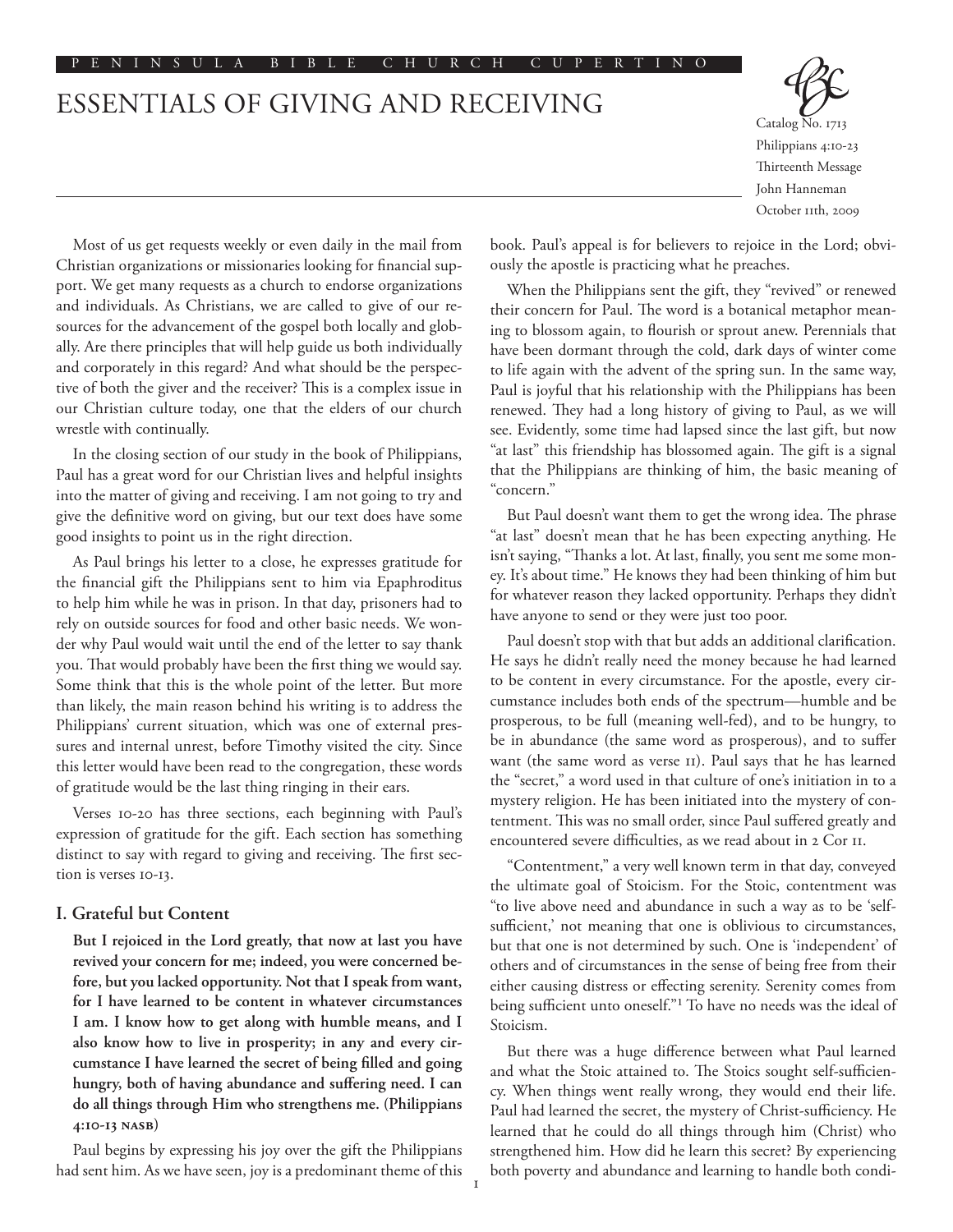tions, to be a man in Christ, independent of circumstances, dependent on the strength that God supplies through Christ Jesus for every situation.

Verse 13 is taken out of context a lot. This verse does not promise unlimited possibilities. It does not mean that we will be successful in any undertaking we embark on. People say things like, God told me to start a business, and I can do it through the strength that he supplies; or, God told me to start a Christian school, and I can do all things through the strength God supplies. It means that in whatever circumstance we find ourselves, whatever the assignment, God is with us. He can sustain us. His strength is sufficient to make us content no matter the outcome, whether success and abundance or difficulty and poverty.

Paul's perspective towards the Christian life is a challenge, an encouragement and a goal for all of us—to learn the mystery of contentment. In the book "The Rare Jewel of Christian Contentment," by Jeremiah Burroughs, written in the 1600's, the author defines contentment as "that sweet, inward, quiet, gracious frame of spirit, which freely submits to and delights in God's wise and fatherly disposal in every condition."<sup>2</sup> Webster's defines contented as "feeling or showing satisfaction with one's possessions, status, or situation." Contentment is opposed to the "anxiety" of 4:6. Contentment is opposed to the grumbling and disputing that Paul talks about in chapter 2. Contentment means to not be consumed with want but rather to trust that God is sovereign and is at work in all situations, as Paul refers to in 1:6 and 2:13.

Most of us struggle with this. I remember my struggles as a young man coming out of college. My first job as an engineer wasn't all that glamorous or satisfying. I was restless and kept looking for other careers and opportunities. Finally, after about seven years of hitting dead ends, I told the Lord that if he wanted me in that place for the rest of my life, then that was fine with me. I surrendered to where God had planted me. After that point, everything changed in my perspective at work and my attitude towards people so that I didn't need to make a change.

It's not wrong to pursue interests and desires in new directions, but most of us think that if we had another career, another job or another spouse we would be content. We think that if we moved to another place or got a promotion we could get the house that would solve our wants. We think that if could just get out of a stressful situation that all would be well. But sooner or later we learn that there is always something seeking to disturb our sense of contentment. Both wealth and want can have troublesome effects on us because either situation can control and consume us. When we are poor, we can be consumed with want. We can be resentful of God, complaining about our lack, and manipulative of others to help us. When we are rich, we can be consumed with riches and possessions. We worry about our portfolio, whether our money is safe, whether we are getting the best return possible, and we fear losing our wealth and becoming poor.

Of course, in our day we don't have to face our discontentment. If we want something, we just charge it. Sadly, we are never satisfied, so we keep on charging. Our problem with credit card debt is a sign of the disease of discontentment. My parents always taught me that if I can't afford something, then I don't need it. But this wisdom is often ignored. No matter our situation or our desires, contentment comes when we abandon ourselves to God and learn that he is working, that his strength is sufficient to meet the challenges of success or failure, wealth or poverty.

We also learn some important lessons in this first section regarding giving and receiving. We learn that full-time Christian workers or churches should never manipulate people to give money. Paul had every right to expect churches to support him; he started most of them. But in his day, crooked teachers and philosophers were going around selling their ideas. So Paul went to great pains, as we read in 1 Cor 9, to not be a burden on any church or to expect financial support, but rather to offer the gospel free of charge, even being willing to make tents to get by. This is why at PBC we just make the needs known to the body. We don't want to make a big deal about it because we don't want you to get the wrong impression. Like Paul, we want to be sensitive to not put pressure on you.

Many years ago, my wife and I were involved with a church in the Midwest. The leadership wanted to expand the facilities and add a school, and they put their body under tremendous financial pressure. The result was that the church began to get a negative reputation in the community and the gospel was hindered. Paul has the opposite philosophy.

We learn that those who go into full-time ministry as pastors and missionaries should expect that they might have to get by with less. This is a specific application of contentment. I had to learn this lesson. I took a 50% cut in pay when I became a pastor after ten years of working as an engineer. That was a step of faith for my wife and me and our three young children. I drove an old Pinto wagon for 15 years-a very embarrassing situation for my children. Our policy at PBCC is that if we don't have enough money to pay salaries, we pay all our outside obligations first and then our support staff. The pastoral staff is last on the list because pastoring is a life of faith. Fortunately, we have been blessed and that has only been necessary once in the last 26 years. Paul's sense of contentment and not being consumed with want is a great model for all Christian workers.

## **II. Grateful But Other-Centered**

In the second section Paul is grateful but other-centered:

**Nevertheless, you have done well to share with me in my affliction. You yourselves also know, Philippians, that at the first preaching of the gospel, after I left Macedonia, no church shared with me in the matter of giving and receiving but you alone; for even in Thessalonica you sent a gift more than once for my needs. Not that I seek the gift itself, but I seek for the profit which increases to your account. (4:14-17)**

Verse 14 brings us back to verse 10 and Paul's appreciation. The Philippians did a good thing, a beautiful thing, by sharing or partnering (the root word is *koinonia*), in Paul's affliction, his imprisonment for the gospel. In fact, Paul and the Philippians had a long history of participating together in the work of the gospel. This began when he first came to Greece and preached the gospel in Philippi and later Thessalonica. Even when he was close by in Thessalonica, the Philippians sent gifts more than once or twice. This continued after he left Macedonia and went to Athens and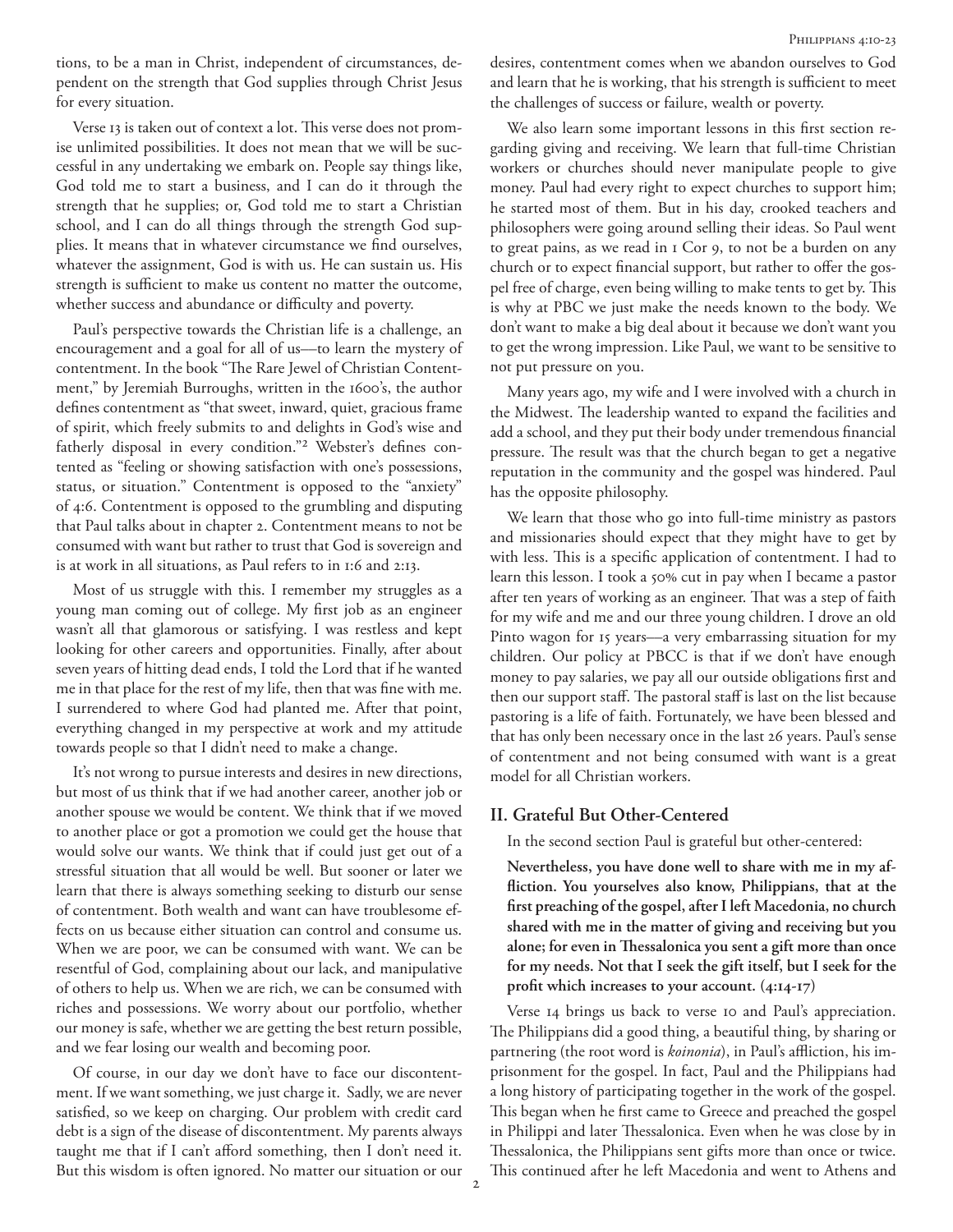#### Essentials of Giving and Receiving

Corinth. No church supported Paul like the Philippian church. The apostle began this letter by giving thanks to God "in view of your participation in the gospel from the first day until now" (1:5), thus ending the letter as he began.

Giving and receiving characterized Greco-Roman friendship and was the language of commerce. The Philippians had opened an account with Paul and there was mutual credit and debit. This metaphor is extended to verse 17: "I seek for the profit or fruit that increases to your account." Paul's focus is not on himself, but rather on what was happening to the Philippians by supporting him.

The Philippians are reaping fruit, accruing compound interest. Paul does not mean to imply a works-based theology, earning points with God. But they are laying up treasure in heaven that will be evident at the coming of Christ. The gift that serves Paul's physical health serves the Philippians more significantly in their spiritual health. The gift is bearing spiritual fruit in the lives of the Philippians. Even in prison Paul is other-centered.

Here again we gain insights into the matter of giving. We learn that the ideal is for missionaries and full-time Christian workers to have a close relationship with a church. This was the case between Paul and the Philippians. His joy was in the relationship, not the financial support. Someone seeking support should be able to say to his or her local church, "I have been serving here for awhile. You have seen how I am gifted. You have observed my character. It seems God might be calling me into full-time ministry. Do you agree?" Our elders always have a hard time endorsing someone who is not relationally connected and has not had his or her gifts observed by people within the body.

We learn that it is good for us to be participating with others in the work of the gospel in which we are all partners. So on the one hand, the missionary is not to be manipulative but content and trusting, but on the other, every believer is to give generously as he or she is directed by God. Giving bears spiritual fruit in our lives. Paul talks about this in 2 Corinthians 9. The ideal is to be relationally connected to those whom we support. But often that is not possible in a church of our size, so here at PBCC we have a missions fund. Giving to this fund allows the elders to disperse money, as need dictates, to our missionaries. In recent months, we have increased our financial commitment to our missionaries, and the elders plan to review this yearly. Hopefully, this fund will gradually become equal to our commitment.

Giving has spiritual benefit for all of us. A couple of years ago, I was overwhelmed with the task of moving a pile of rocks from my driveway to my back yard. I asked one of my friends if he would help me that afternoon. On the way to my house, he called a half-dozen of his friends. Within a short time we had a task force and they made fast work of my project. I was overjoyed and grateful. But what delighted me even more was the fruit in my friend's life. He had developed such strong relationships in the community that he could make a few calls and get an amazing response. This is what Paul experienced.

## **III. Grateful but God-Centered**

The third section focuses on God:

**But I have received everything in full and have an abundance; I am amply supplied, having received from Epaphroditus what you have sent, a fragrant aroma, an acceptable sacrifice, well-pleasing to God. And my God will supply all your needs according to His riches in glory in Christ Jesus. Now to our God and Father be the glory forever and ever. Amen. (4:18-20)**

At last Paul mentions directly the gift that was delivered by Epaphroditus. The commercial metaphor is continued in verse 18. Paul says that he has been "paid in full." Not only are his needs covered, he has an "abundance," the same word used twice in verse 12. He says that he is amply supplied or filled up with the lavish generosity of the Philippians.

Not only is Paul grateful, he is also God-centered. The gift is a fragrant aroma, an acceptable sacrifice. This is the language of the OT sacrificial system, the image of the scent of the burnt offering wafting heavenward, a pleasing aroma to God. The Philippian gift is an offering given to God in the person of Paul.

Paul then says that God to whom they have given the gift will supply all their needs. Remember that friendship is marked by giving and receiving. But Paul cannot reciprocate in kind. He says that God will assume the responsibility. God and the Philippians have met Paul's needs and God will meet their needs. Paul has been filled and God will fill them.

We learn another lesson in giving. The financial gifts we give are not just given to a person, they are an offering to God. Paul uses sacrificial imagery elsewhere in the New Testament. He applies this language to Jesus in the book of Ephesians: believers are to walk in love "just as Christ also loved you and gave Himself up for us, an offering and a sacrifice to God as a fragrant aroma" (Eph 5:2). And he applies it to believers in Romans: "present your bodies a living holy sacrifice, acceptable to God, which is your spiritual service of worship" (Rom 12:1).

We are called to follow Jesus and live sacrificial lives, and this includes our giving. Our gifts are like the sacrifice of Jesus and like the offering of our time and energy in service of God. When we write a check, that is an act of worship. Our gifts are first and foremost offered to God.

We also learn another life lesson. It is God who supplies all our needs. God fills us out of his riches that dwell in his glory, manifested fully in Christ Jesus. This brings us back to the idea of contentment and puts our hearts on God. He doesn't give us everything we want but he will give us what we need. God knows us and cares for us and he is working to complete what he has begun. And often our greatest needs are not physical. Rather, the things we need most are love, mercy, grace, forgiveness and peace. Money and houses will not give us these things. Our biggest struggle can be letting go of what we want in order to receive the riches of God through Christ. We live content and wait on God. We give of our lives and resources generously and God blesses us in the same manner.

My children are adults now, but often they call asking to borrow something or inquiring whether we still have some item stored in the attic. If possible, my wife and I are always willing to supply what they need because we love them. That's the way God